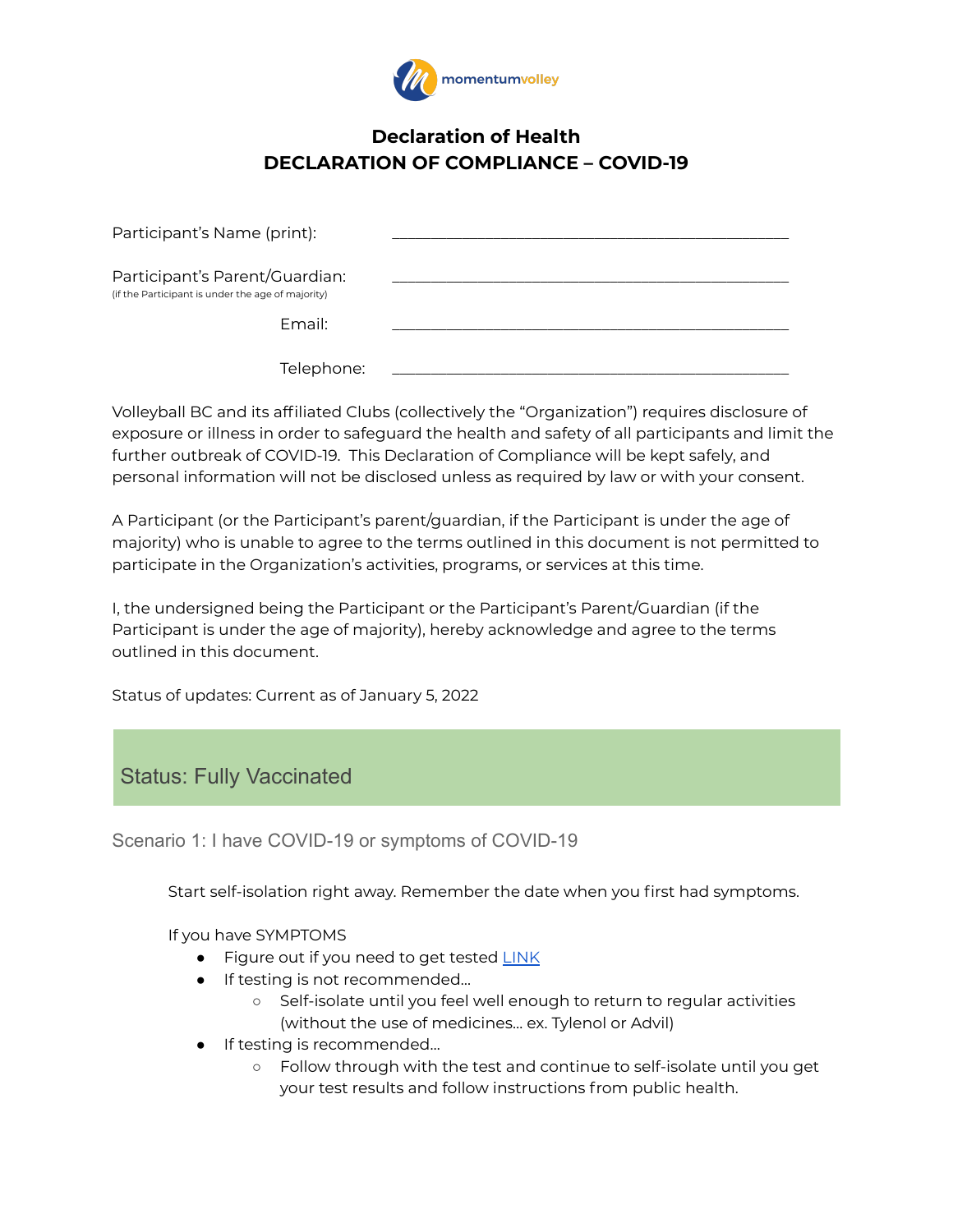

If you test POSITIVE

- Self isolate for at least 5 days since the start of your symptoms.
- Wear a mask and avoid high risk settings for an additional 5 days after ending isolation.

If you test NEGATIVE

- Self-isolate until your symptoms improve and you feel well enough to return to regular activities.
- If you were identified as a close contact and need to self-isolate, you still need to complete your self-isolation.

Scenario 2: I am a Close Contact

Self-monitor for symptoms for 14 days after being exposed to a person with COVID-19. Self-isolate for the length of time identified by public health (if any) based on your level of exposure and vaccination status.

How long to self-isolate as a close contact?

- If you are **fully vaccinated** you will not need to self-isolate unless advised differently by public health.
- If you have had a **positive COVID-19 test** in the last 3 months you will not need to self isolate unless advised differently by public health.

Get tested if you develop any [symptoms of COVID-19](http://www.bccdc.ca/health-info/diseases-conditions/covid-19/self-isolation) (and follow Scenario 1 protocols)

Scenario 3: I travelled outside of Canada

If you are a fully vaccinated traveller check the Government of Canada's [Quarantine or](https://travel.gc.ca/travel-covid/travel-restrictions/isolation) [Isolation guidance](https://travel.gc.ca/travel-covid/travel-restrictions/isolation) to see if you need to quarantine or self-isolate after returning to Canada. [Learn more.](https://travel.gc.ca/travel-covid/travel-restrictions/covid-vaccinated-travellers-entering-canada)

# Status: Unvaccinated or Partially Vaccinated

Scenario A: I have COVID-19 or symptoms of COVID-19

Start self-isolation right away. Remember the date when you first had symptoms.

If you have SYMPTOMS

.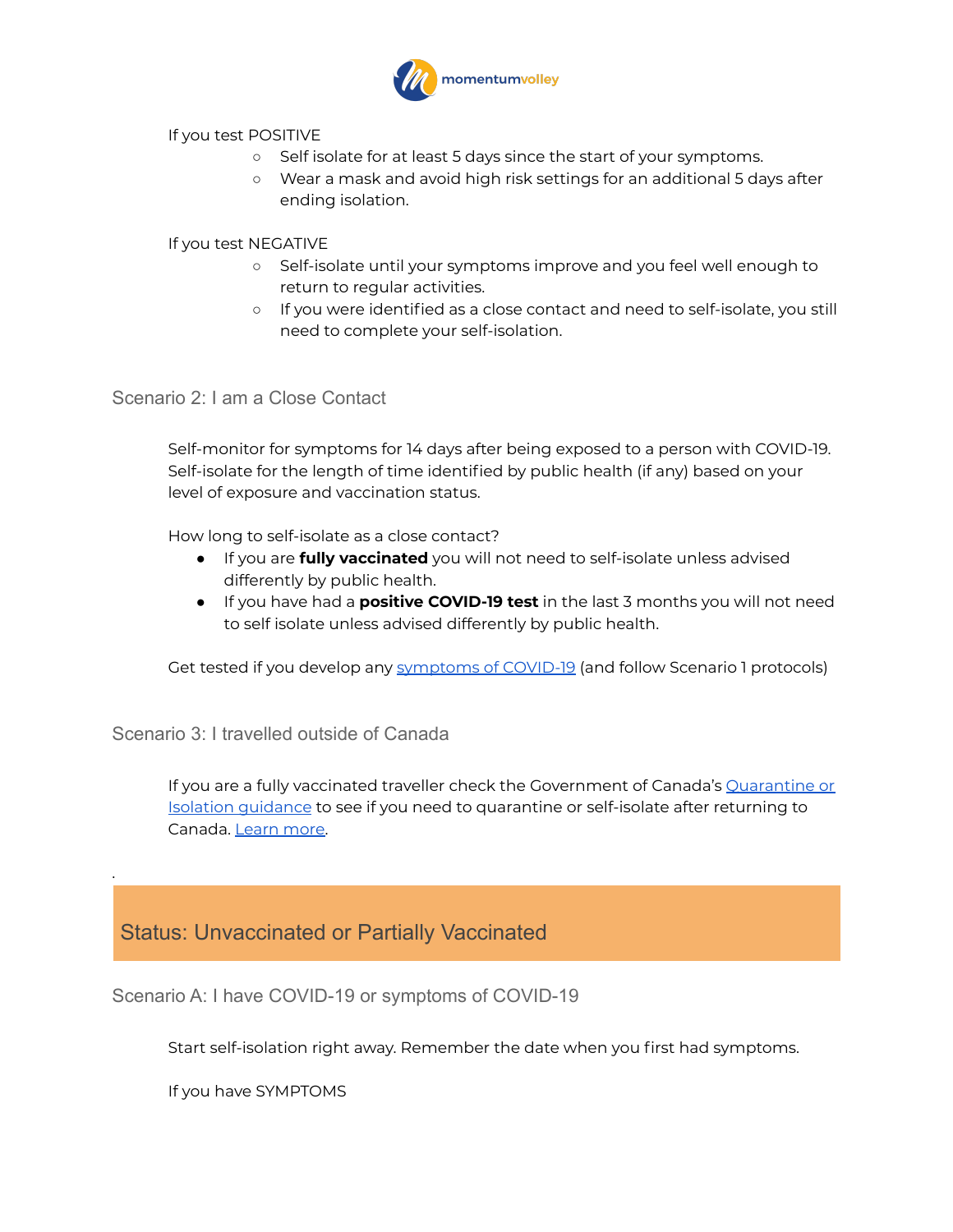

- **Figure out if you need to get tested [LINK](http://www.bccdc.ca/health-info/diseases-conditions/covid-19/testing)**
- **•** If testing is not recommended...
	- Self-isolate until you feel well enough to return to regular activities (without the use of medicines… ex. Tylenol or Advil)
- **•** If testing is recommended...
	- Follow through with the test and continue to self-isolate until you get your test results and follow instructions from public health.

#### If you test POSITIVE

- Self isolate for at least 10 days since the start of your symptoms.
- Public health will let you know if you need to self-isolate for more than 10 days.

#### If you test NEGATIVE

- Self-isolate until your symptoms improve and you feel well enough to return to regular activities.
- If you were identified as a close contact and need to self-isolate, you still need to complete your self-isolation.

## Scenario B: I am a Close Contact

You are required to self-isolate for 10 days from the day you last had contact with the person who has COVID-19, even if you do not have symptoms.

In addition to the 10 days of self-isolation, you should not visit friends or relatives who are at higher risk for severe COVID-19 for 14 days after you were last exposed to COVID-19.

● Participation in all Organization related activities will be considered "higher risk" for unvaccinated or partially vaccinated individuals. A 14 day absence from all programming commencing from the day you last had contact with the person who has COVID-19 is required.

Get tested if you develop any [symptoms of COVID-19](http://www.bccdc.ca/health-info/diseases-conditions/covid-19/self-isolation) (revisit Scenario A protocols)

## Scenario C: I travelled outside of Canada

If you are a fully vaccinated traveller check the Government of Canada's [Quarantine or](https://travel.gc.ca/travel-covid/travel-restrictions/isolation) [Isolation guidance](https://travel.gc.ca/travel-covid/travel-restrictions/isolation) to see if you need to quarantine or self-isolate after returning to Canada. [Learn more](https://travel.gc.ca/travel-covid/travel-restrictions/covid-vaccinated-travellers-entering-canada)